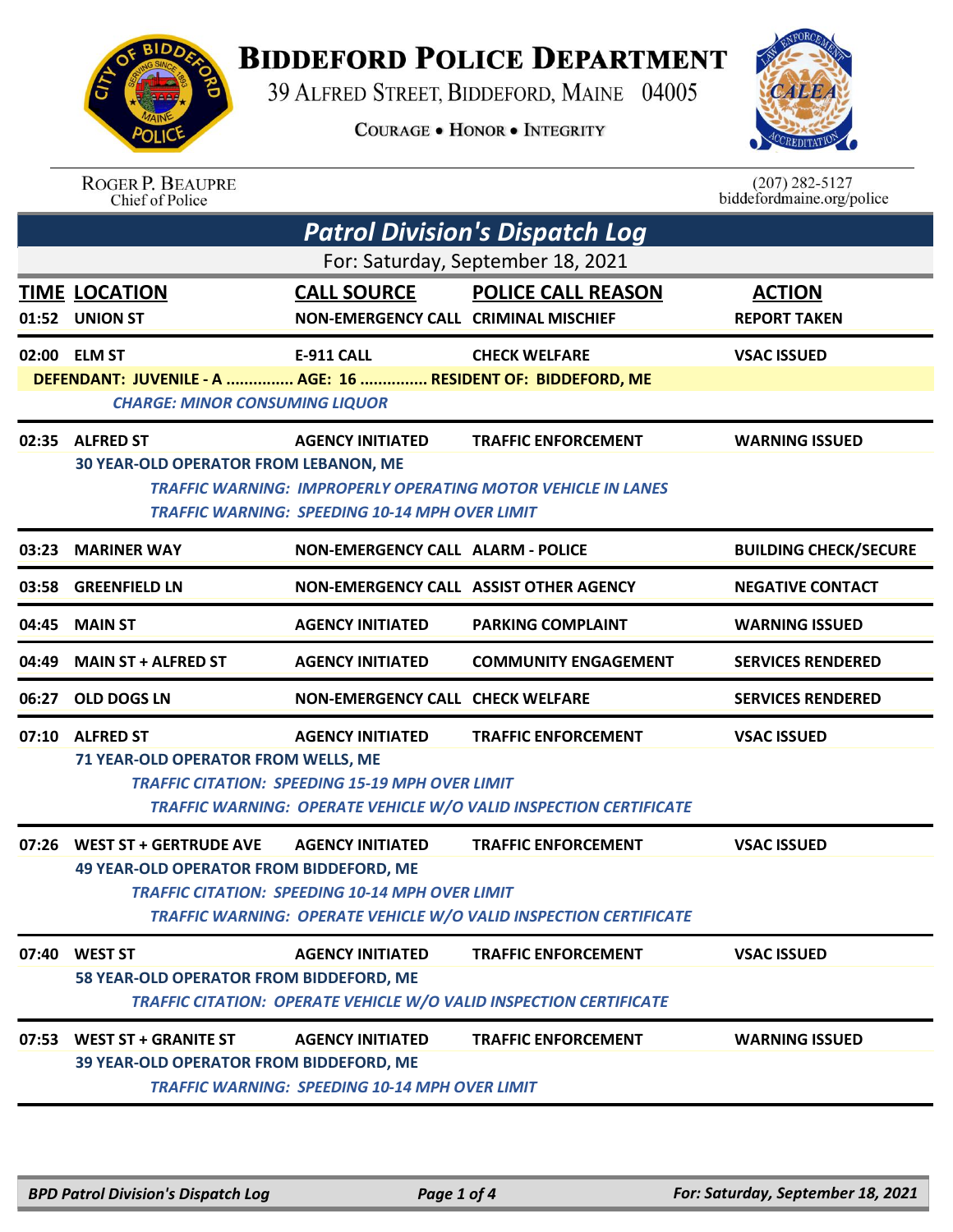|                                                                                                               | <b>TIME LOCATION</b>                                                                                                               | <b>CALL SOURCE</b>                                     | <b>POLICE CALL REASON</b>                                                  | <b>ACTION</b>            |  |  |
|---------------------------------------------------------------------------------------------------------------|------------------------------------------------------------------------------------------------------------------------------------|--------------------------------------------------------|----------------------------------------------------------------------------|--------------------------|--|--|
|                                                                                                               | 08:01 WEST ST + BERNARD AVE                                                                                                        | <b>AGENCY INITIATED</b>                                | <b>TRAFFIC ENFORCEMENT</b>                                                 | <b>WARNING ISSUED</b>    |  |  |
|                                                                                                               | <b>41 YEAR-OLD OPERATOR FROM BIDDEFORD, ME</b>                                                                                     |                                                        |                                                                            |                          |  |  |
|                                                                                                               | <b>TRAFFIC WARNING: FAILING TO CARRY VEHICLE REGISTRATION</b><br><b>TRAFFIC WARNING: SPEEDING 10-14 MPH OVER LIMIT</b>             |                                                        |                                                                            |                          |  |  |
|                                                                                                               |                                                                                                                                    |                                                        |                                                                            |                          |  |  |
|                                                                                                               | 08:01 GOOCH ST<br><b>49 YEAR-OLD OPERATOR FROM SACO, ME</b>                                                                        | AGENCY INITIATED                                       | <b>TRAFFIC ENFORCEMENT</b>                                                 | <b>WARNING ISSUED</b>    |  |  |
|                                                                                                               |                                                                                                                                    |                                                        | TRAFFIC WARNING: OPERATE VEHICLE W/O VALID INSPECTION CERTIFICATE          |                          |  |  |
|                                                                                                               | 08:09 WEST ST                                                                                                                      | <b>AGENCY INITIATED</b>                                | <b>TRAFFIC ENFORCEMENT</b>                                                 | <b>VSAC ISSUED</b>       |  |  |
|                                                                                                               | <b>86 YEAR-OLD OPERATOR FROM PORTLAND, ME</b>                                                                                      |                                                        |                                                                            |                          |  |  |
|                                                                                                               | <b>TRAFFIC CITATION: FAILING TO PRODUCE EVIDENCE OF VEHICLE INSURANCE</b><br><b>TRAFFIC WARNING: SPEEDING 10-14 MPH OVER LIMIT</b> |                                                        |                                                                            |                          |  |  |
|                                                                                                               | 08:19 WEST ST                                                                                                                      | <b>AGENCY INITIATED</b>                                | <b>TRAFFIC ENFORCEMENT</b>                                                 | <b>WARNING ISSUED</b>    |  |  |
|                                                                                                               | <b>61 YEAR-OLD OPERATOR FROM BIDDEFORD, ME</b>                                                                                     |                                                        |                                                                            |                          |  |  |
|                                                                                                               |                                                                                                                                    |                                                        | <b>TRAFFIC WARNING: OPERATE VEHICLE W/O VALID INSPECTION CERTIFICATE</b>   |                          |  |  |
|                                                                                                               | 08:19 ST MARYS ST + HAZEL ST AGENCY INITIATED TRAFFIC ENFORCEMENT                                                                  |                                                        |                                                                            | <b>SUMMONS ISSUED</b>    |  |  |
|                                                                                                               |                                                                                                                                    |                                                        | DEFENDANT: JOSEPH X CROWE  AGE: 25  RESIDENT OF: BIDDEFORD, ME             |                          |  |  |
|                                                                                                               |                                                                                                                                    | <b>CHARGE: OPERATING WITH SUSPENDED REGISTRATION</b>   |                                                                            |                          |  |  |
|                                                                                                               | 08:29 WEST ST + MARION AVE                                                                                                         | <b>AGENCY INITIATED</b>                                | <b>TRAFFIC ENFORCEMENT</b>                                                 | <b>SUMMONS ISSUED</b>    |  |  |
|                                                                                                               | DEFENDANT: EDWARD JAMES LANG  AGE: 38  RESIDENT OF: SACO, ME<br><b>CHARGE: VIOLATING CONDITION OF RELEASE</b>                      |                                                        |                                                                            |                          |  |  |
|                                                                                                               |                                                                                                                                    | <b>CHARGE: UNLAWFUL POSSESSION OF SCHEDULED DRUG</b>   |                                                                            |                          |  |  |
|                                                                                                               |                                                                                                                                    | <b>TRAFFIC CITATION: SPEEDING 10-14 MPH OVER LIMIT</b> |                                                                            |                          |  |  |
|                                                                                                               |                                                                                                                                    |                                                        | <b>TRAFFIC WARNING: FAILING TO NOTIFY STATE OF NAME AND ADDRESS CHANGE</b> |                          |  |  |
|                                                                                                               |                                                                                                                                    |                                                        | <b>TRAFFIC WARNING: OPERATE VEHICLE W/O VALID INSPECTION CERTIFICATE</b>   |                          |  |  |
|                                                                                                               | 08:53 WEST ST                                                                                                                      | <b>NON-EMERGENCY CALL SUSPICION</b>                    |                                                                            | <b>SERVICES RENDERED</b> |  |  |
|                                                                                                               | 08:54 WESTFIELD ST                                                                                                                 | NON-EMERGENCY CALL HARASSMENT                          |                                                                            | <b>SERVICES RENDERED</b> |  |  |
| 10:10                                                                                                         | <b>PRECOURT ST + LANDRY ST</b>                                                                                                     | <b>AGENCY INITIATED</b>                                | <b>TRAFFIC ENFORCEMENT</b>                                                 | <b>WARNING ISSUED</b>    |  |  |
|                                                                                                               | 34 YEAR-OLD OPERATOR FROM BIDDEFORD, ME                                                                                            |                                                        |                                                                            |                          |  |  |
|                                                                                                               |                                                                                                                                    |                                                        | TRAFFIC WARNING: OPERATE VEHICLE W/O VALID INSPECTION CERTIFICATE          |                          |  |  |
| 10:25                                                                                                         | <b>MAIN ST</b>                                                                                                                     |                                                        | NON-EMERGENCY CALL ARTICLES LOST/FOUND                                     | <b>SERVICES RENDERED</b> |  |  |
|                                                                                                               | 10:31 WESTFIELD ST                                                                                                                 | <b>AGENCY INITIATED</b>                                | <b>OUT FOR FOLLOW UP</b>                                                   | <b>SERVICES RENDERED</b> |  |  |
|                                                                                                               | 10:31 ALFRED ST                                                                                                                    | <b>NON-EMERGENCY CALL BOLO</b>                         |                                                                            | <b>SERVICES RENDERED</b> |  |  |
|                                                                                                               | 11:06 HILL ST + WEST ST                                                                                                            | <b>AGENCY INITIATED</b>                                | <b>TRAFFIC ENFORCEMENT</b>                                                 | <b>VSAC ISSUED</b>       |  |  |
| 57 YEAR-OLD OPERATOR FROM BIDDEFORD, ME<br>TRAFFIC CITATION: OPERATE VEHICLE W/O VALID INSPECTION CERTIFICATE |                                                                                                                                    |                                                        |                                                                            |                          |  |  |
|                                                                                                               | <b>11:18 PIKE ST</b>                                                                                                               | <b>NON-EMERGENCY CALL SUSPICION</b>                    |                                                                            | <b>SERVICES RENDERED</b> |  |  |
| 11:30                                                                                                         | <b>MARINER WAY</b>                                                                                                                 | <b>E-911 CALL</b>                                      | <b>VEHICLE CRASH - POLICE ONLY</b>                                         | <b>STATE FORM TAKEN</b>  |  |  |
| 11:33                                                                                                         | <b>MAIN ST</b>                                                                                                                     | <b>E-911 CALL</b>                                      | ATTEMPTED/THREATENED SUICIDE SERVICES RENDERED                             |                          |  |  |
| For: Saturday, September 18, 2021<br><b>BPD Patrol Division's Dispatch Log</b><br>Page 2 of 4                 |                                                                                                                                    |                                                        |                                                                            |                          |  |  |
|                                                                                                               |                                                                                                                                    |                                                        |                                                                            |                          |  |  |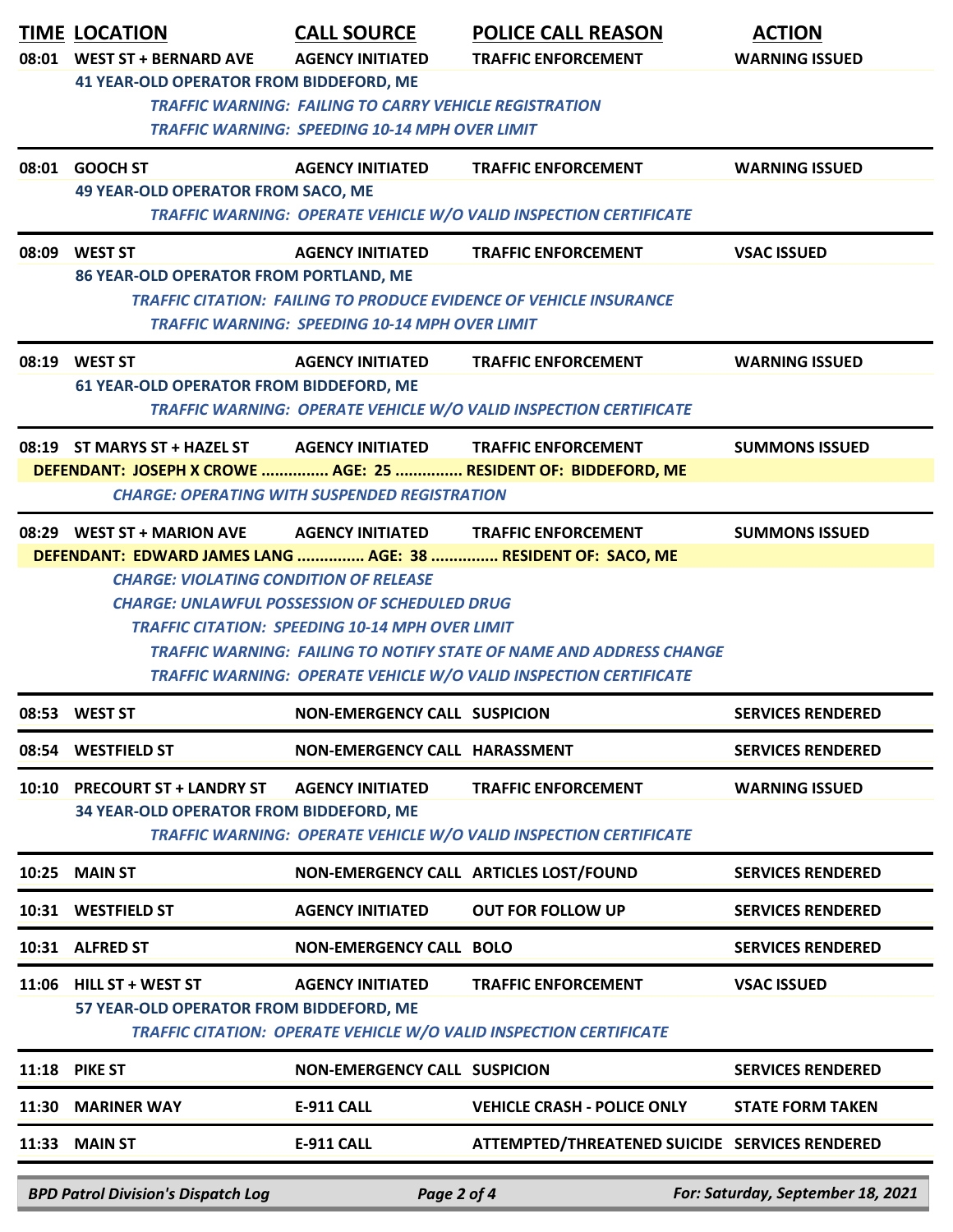|       | <b>TIME LOCATION</b>           | <b>CALL SOURCE</b>                          | <b>POLICE CALL REASON</b>                                  | <b>ACTION</b>               |
|-------|--------------------------------|---------------------------------------------|------------------------------------------------------------|-----------------------------|
|       | 11:45 PROSPECT ST              | E-911 CALL                                  | <b>DOMESTIC COMPLAINTS</b>                                 | <b>REPORT TAKEN</b>         |
|       | 12:08 ELM ST                   | NON-EMERGENCY CALL CHECK WELFARE            |                                                            | <b>NEGATIVE CONTACT</b>     |
| 12:20 | <b>GRAHAM ST</b>               | <b>AGENCY INITIATED</b>                     | <b>OUT FOR FOLLOW UP</b>                                   | <b>SERVICES RENDERED</b>    |
|       | 12:53 UNION ST                 |                                             | NON-EMERGENCY CALL CRIM THREAT / TERRORIZING               | <b>SERVICES RENDERED</b>    |
|       | 13:00 HILL ST + JOHN ST        | <b>NON-EMERGENCY CALL SPEEDING VEHICLES</b> |                                                            | <b>SERVICES RENDERED</b>    |
|       | 13:00 ALFRED ST                | <b>E-911 CALL</b>                           | <b>ASSIST: VEHICLE CRASH - FIRE / EMS STATE FORM TAKEN</b> |                             |
|       | 13:11 POOL ST                  | <b>NON-EMERGENCY CALL ALL OTHER</b>         |                                                            | <b>SERVICES RENDERED</b>    |
|       | 14:39 ALFRED ST                | <b>NON-EMERGENCY CALL BOLO</b>              |                                                            | <b>REPORT TAKEN</b>         |
|       | 15:03 HILL ST                  | <b>E-911 CALL</b>                           | <b>ASSIST: VEHICLE CRASH - FIRE / EMS STATE FORM TAKEN</b> |                             |
| 16:02 | <b>MARINER WAY</b>             | <b>E-911 CALL</b>                           | <b>ASSIST: VEHICLE CRASH - FIRE / EMS STATE FORM TAKEN</b> |                             |
|       | 16:13 ELM ST + WEST ST         | <b>E-911 CALL</b>                           | <b>VEHICLE CRASH - POLICE ONLY</b>                         | <b>STATE FORM TAKEN</b>     |
| 17:20 | <b>RATHIER ST</b>              | NON-EMERGENCY CALL WARRANT ARREST           |                                                            | <b>NEGATIVE CONTACT</b>     |
|       | 17:26 CUTTS ST                 | <b>AGENCY INITIATED</b>                     | <b>OUT FOR FOLLOW UP</b>                                   | <b>SERVICES RENDERED</b>    |
| 17:39 | <b>PIKE ST</b>                 | <b>OTHER</b>                                | <b>PAPERWORK</b>                                           | <b>PAPERWORK NOT SERVED</b> |
| 18:03 | <b>BERRY LN</b>                | <b>E-911 CALL</b>                           | <b>VEHICLE CRASH - POLICE ONLY</b>                         | <b>STATE FORM TAKEN</b>     |
| 18:08 | <b>MEDICAL CENTER DR</b>       | <b>AGENCY INITIATED</b>                     | <b>OUT FOR FOLLOW UP</b>                                   | <b>SERVICES RENDERED</b>    |
|       | <b>18:33 PIKE ST</b>           | <b>AGENCY INITIATED</b>                     | <b>PROTECTION FROM ABUSE SERVICE PAPERWORK NOT SERVED</b>  |                             |
|       | 18:33 ELM ST                   | <b>NON-EMERGENCY CALL BOLO</b>              |                                                            | <b>SERVICES RENDERED</b>    |
|       | 18:55 HILL ST                  | NON-EMERGENCY CALL ASSIST OTHER AGENCY      |                                                            | <b>SERVICES RENDERED</b>    |
|       | 18:58 ALFRED ST                | <b>NON-EMERGENCY CALL WARRANT ARREST</b>    |                                                            | <b>NEGATIVE CONTACT</b>     |
|       | 19:16 POOL ST + FORTUNES ROCKS |                                             | NON-EMERGENCY CALL VEHICLE CRASH - POLICE ONLY             | <b>SERVICES RENDERED</b>    |
|       | 19:39 HILL ST                  | <b>NON-EMERGENCY CALL ASSAULT</b>           |                                                            | <b>REPORT TAKEN</b>         |
|       | 19:46 PIKE ST                  |                                             | NON-EMERGENCY CALL MOTOR VEHICLE THEFT                     | <b>SERVICES RENDERED</b>    |
|       | 19:48 UNION ST                 | <b>WALK-IN AT STATION</b>                   | <b>ANIMAL COMPLAINT</b>                                    | <b>SERVICES RENDERED</b>    |
|       | 19:52 ALFRED ST                | <b>WALK-IN AT STATION</b>                   | <b>PROTECTION FROM ABUSE SERVICE PAPERWORK SERVED</b>      |                             |
|       | 20:31 BIDDEFORD GATEWAY CTR    | <b>NON-EMERGENCY CALL FIGHTS</b>            |                                                            | <b>REPORT TAKEN</b>         |
|       | 20:40 SUMMER ST                | <b>AGENCY INITIATED</b>                     | <b>PROTECTION FROM ABUSE SERVICE PAPERWORK SERVED</b>      |                             |
|       | 20:51 CRESTWOOD DR             | <b>AGENCY INITIATED</b>                     | <b>OUT FOR FOLLOW UP</b>                                   | <b>SERVICES RENDERED</b>    |
|       | 20:51 WESTERN AVE              | <b>E-911 CALL</b>                           | <b>DISTURBANCE / NOISE</b>                                 | <b>NEGATIVE CONTACT</b>     |
|       | 20:53 SACO FALLS WAY           | <b>E-911 CALL</b>                           | <b>FRAUD / SCAM</b>                                        | <b>REPORT TAKEN</b>         |
|       |                                |                                             |                                                            |                             |

*BPD Patrol Division's Dispatch Log Page 3 of 4 For: Saturday, September 18, 2021*